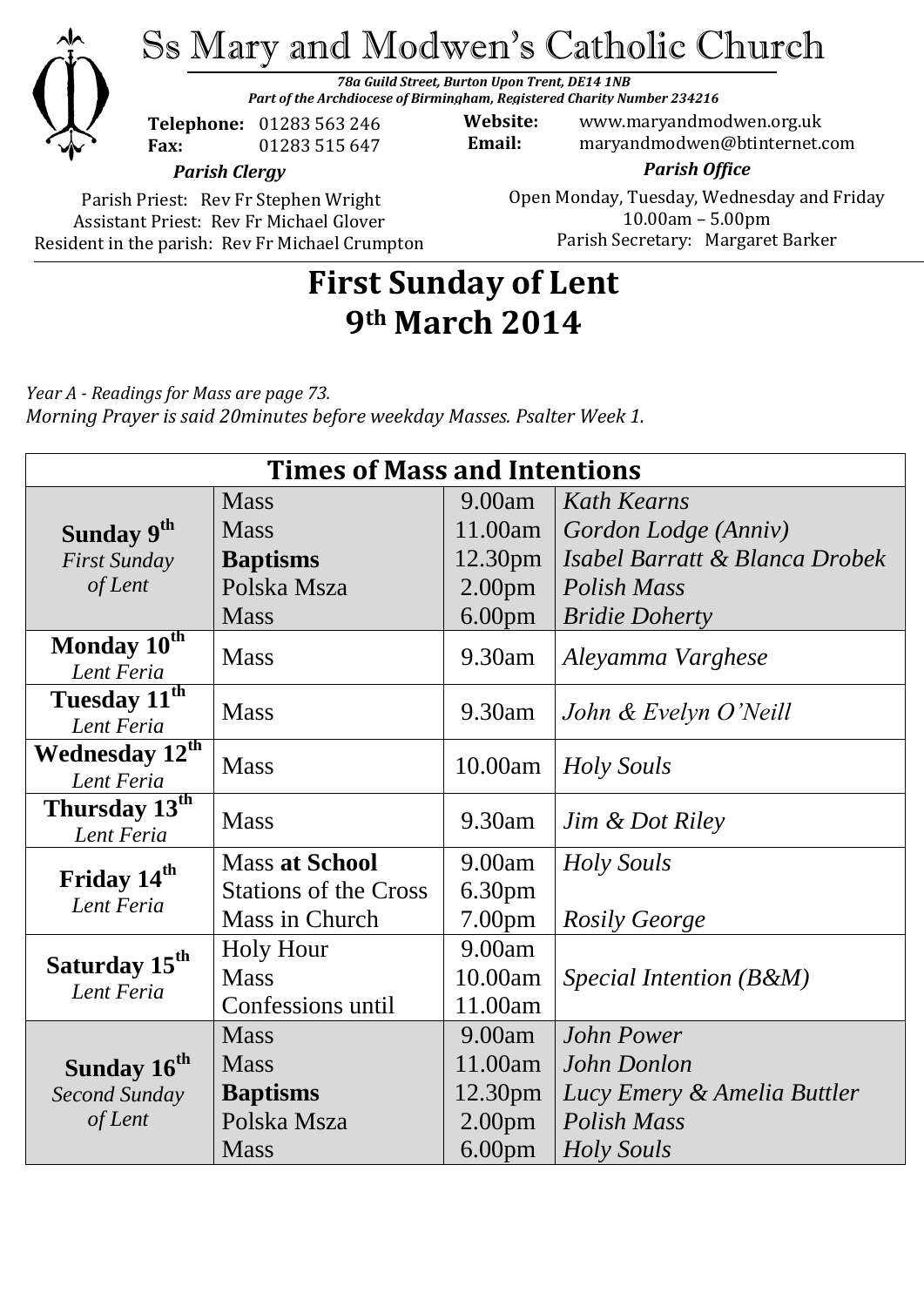### **Please pray for all the sick and housebound of the Parish:**

Kathleen Benson, David Hughes, Eileen Lee, Pat Bolton, Mary Burnside, David Hastilow, Maureen & Sidney Parker, Irene Hill, Olive Wilson, Eve Goode, Sarah Pursglove, Marjorie Staley, Marie Gibson, Martin Halligan, Martin Goddard, Merlin Joseph, Mary Hyde, Baby Katie, Betty Gould, Michael Wright, Tony Kerr-Delworth, Fr Bernard Shaughnessy, Mary Conway, Baby Tomasz Weedon, Kay Elizabeth Webster, Kirsty Freeman, Peter Hunt, Jonjo Finnegan, Michael Cobley, Russ Simpson, Brian & Rita Baldock, Joe & Marg Emery, Baby Niamh Rodriguez, Sylvia Breen, John Wain, Fr Rob Taylerson, Pete & Sue Hughes, Baby James Kersey, Baby Elsie Mae Freeman, Jean Jackson, Anne Cope, Alastair Furness, Damian Walsh, Arthur Walsh, Thomas McHugh, David Priest, Viv Saunders, Janet Stanley, Roz Fleetwood, James Cull, Isabel Kinsella, Paddy Griffin, Joan Maguire.

### **Lord Grant Eternal Rest to those who have died recently:**

Maureen O'Hara whose Reception onto Church is on Monday 17<sup>th</sup> March at 8.15pm and Requiem Mass on Tuesday 18<sup>th</sup> March at 10.15am.

### **Offertory Collection:** £429.88 (non Gift Aid); £378.63 (Gift Aid) Standing orders £460 (Gift Aid) thank you for your generosity.

Cathedral Maintenance – £169.23 Building & Development Fund running total: £39,973.47

This Weekend – Second Collection – Building & Development Fund Next Weekend – Retiring Collection – CAFOD Lent Fast Day 23<sup>rd</sup> March – Second Collection – Building & Development Fund

#### **For Next Sunday 16th March: - Please Pray for the Priests READERS and Seminarians of the Diocese:**

M Cain, A Batchelor, P Bowen **EUCHARISTIC MINISTERS** Sunday – Rev Fr Laurence Crowe

J Emery, J Ward, G Taylor Monday – Rev Fr Michael Crumpton J Dawe, J Gibson Tuesday – Rev Fr Miroslav Cukier J Mitcheson, C Bailey, T Joseph Wednesday – Rev Fr Harry Curtis **TEA & COFFEE** Thursday – Rev Fr Patrick Daly Pat&Irena, Rosemary&Annette, Diana&Paul Friday - Rev Fr John Darley **CASHIERS** Saturday – Rev Fr Anthony Davies Mary & Graham Sunday Next – Rev Fr Craig Davies **CHURCH CLEANING**

Veronica & Pamela

#### **FLOWERS**

Irene & Monica

#### **PIETY SHOP**

Sarah & Marc, Beckie, Sarah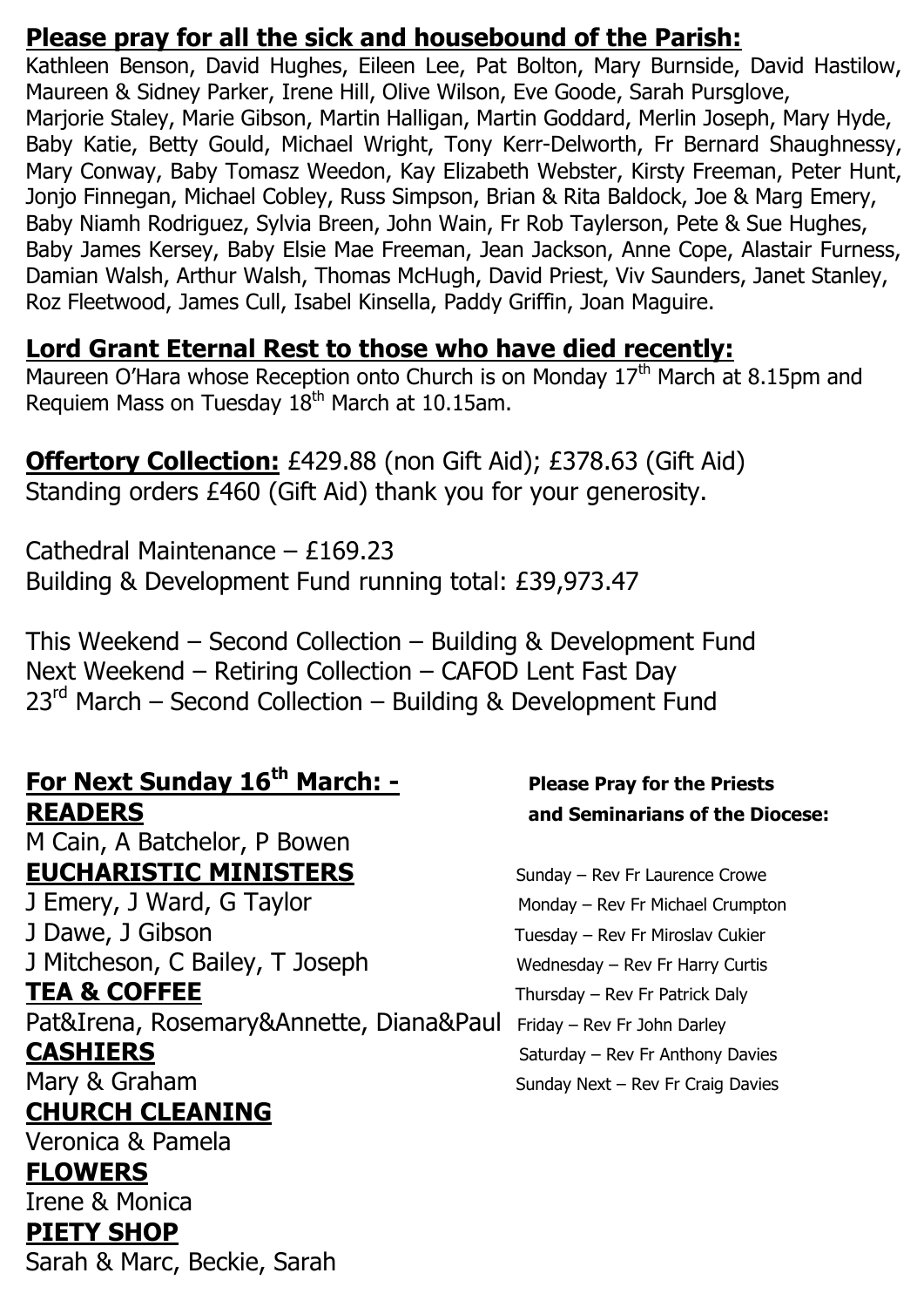**THE SEASON OF LENT** is ordered to preparing for the celebration of Easter. We are all invited to deepen our prayer lives, fast and give alms. The Church reminds us that we should celebrate the Sacrament of Reconciliation, so that with purified hearts we may celebrate the paschal mysteries.

**FRIDAYS IN LENT:** Every Friday in Lent there will be Stations of the Cross at 6.30pm and Mass at 7.00pm.

**Walk With Me:** Prayer booklets and calendars are available at the back of Church. Any donations will be gratefully received.

**Lenten Alms:** If you are considering charitable giving please consider CAFOD, whose fast day is on Friday  $14<sup>th</sup>$  March. Or please consider our social care agency, Fr Hudson's Society, whose contact details are on the poster in the porch.

**RECONCILIATION SERVICE:** As well as the regular time for Confessions on Saturday 10.30 – 11.00am there will be a Reconciliation Service at 7pm on Monday  $14<sup>th</sup>$  April here in Church. There will be the opportunity to celebrate the Sacrament of Reconciliation with visiting priests.

**CAFOD – LENT FAST DAY:** Is on Friday 14TH March. Collection envelopes and Prayer Cards are at the back of Church. Please Gift Aid your donation if you are able to. The Cafod collection will be taken on Sunday 16<sup>th</sup> March.

**DVD PRESENTATIONS AND DISCUSSION:** We are offering a series of DVD presentations by Fr Robert Barron entitled "Catholicism" on Thursday evenings in the Parish Hall, with an opportunity for discussion and refreshments. We hope you find the evenings informative. The next meetings are  $13<sup>th</sup>$  March,  $27<sup>th</sup>$  March,  $3<sup>rd</sup>$  April &  $10<sup>th</sup>$  April.

**PARISH LOTTERY:** Last week 105 numbers played. Winning Number -174, Alisa Molloy - £52.50. Congratulations, your cheque can be collected this weekend.

**200 CLUB:** Prizes for February 2014 are:  $1^{st} - 130 -$  John Kolad,  $2^{nd} - 141 -$ Mrs M Moloney, 3rd - 172 - Mrs M Toft. February Prizes can be collected and subscriptions for 2014 can paid after the 9am  $\&$  11am Masses on Sunday 16<sup>th</sup> March. You can of course, place subscriptions in an envelope marked with your NAME & NUMBER & hand in at the presbytery, if you so wish. There are quite a few numbers not yet taken up. So if you would like to subscribe, please see Mike Pearson or contact the Parish Office. The subscription is £1 per month, with monthly prizes of £50, £20 and £10.

**QUIZ NIGHT:** Thank you to all who attended the Quiz night, we raised £177 for the Building Fund.

**NEW DUTY ROTAS** are available from the Stephen Room.